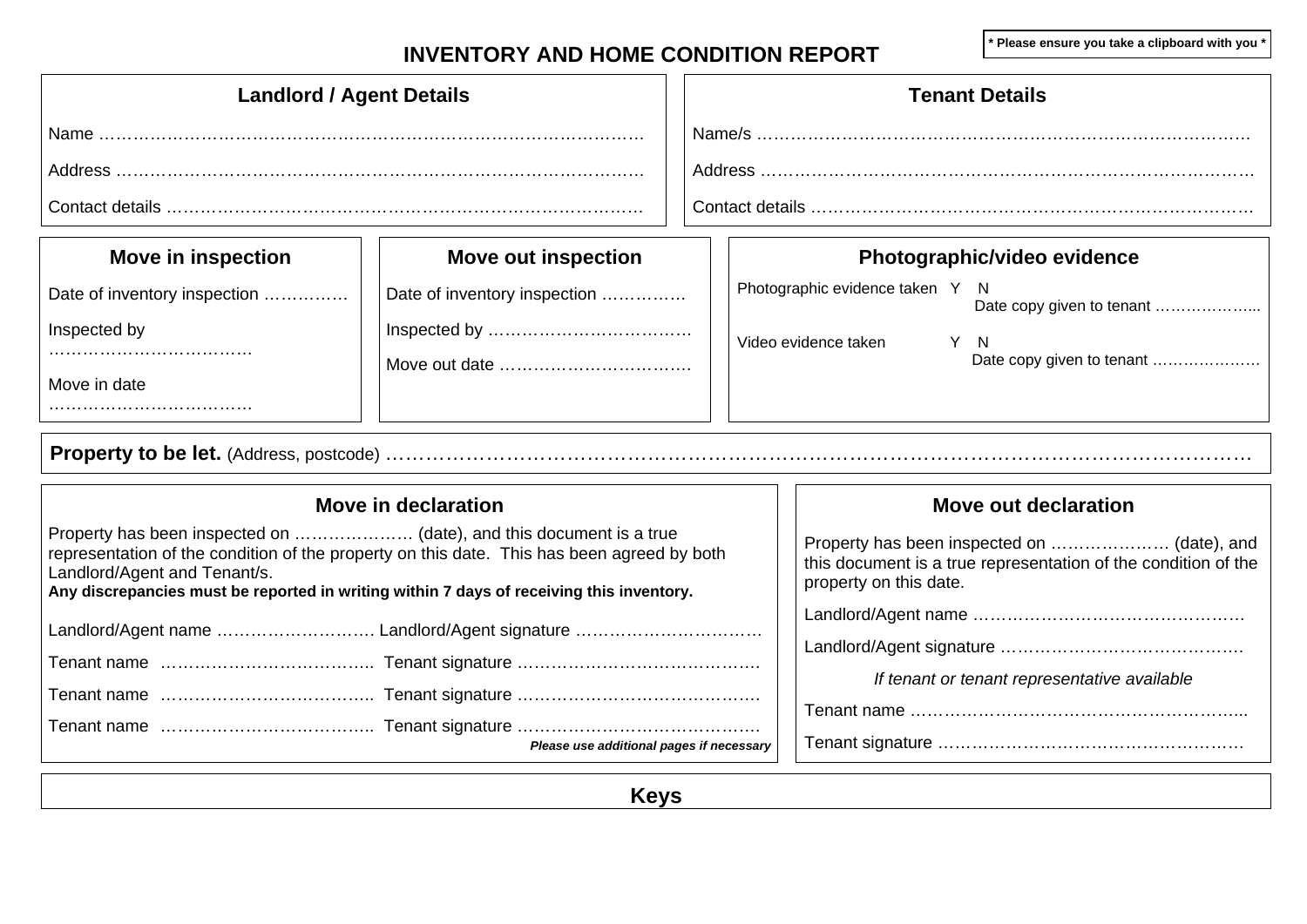|                           | Move in Move Out |                       | Move in Move Out                                                                                                                                                                                                                                                                                                                                                                                                                                                                            | Move in Move Out      |  |
|---------------------------|------------------|-----------------------|---------------------------------------------------------------------------------------------------------------------------------------------------------------------------------------------------------------------------------------------------------------------------------------------------------------------------------------------------------------------------------------------------------------------------------------------------------------------------------------------|-----------------------|--|
| Number of Front Door keys |                  | Number of Garage Keys |                                                                                                                                                                                                                                                                                                                                                                                                                                                                                             | Number of Window Keys |  |
| Number of Rear Door Keys  |                  | Number of Shed Keys   | $\begin{array}{cccccccccccccc} \multicolumn{2}{c}{} & \multicolumn{2}{c}{} & \multicolumn{2}{c}{} & \multicolumn{2}{c}{} & \multicolumn{2}{c}{} & \multicolumn{2}{c}{} & \multicolumn{2}{c}{} & \multicolumn{2}{c}{} & \multicolumn{2}{c}{} & \multicolumn{2}{c}{} & \multicolumn{2}{c}{} & \multicolumn{2}{c}{} & \multicolumn{2}{c}{} & \multicolumn{2}{c}{} & \multicolumn{2}{c}{} & \multicolumn{2}{c}{} & \multicolumn{2}{c}{} & \multicolumn{2}{c}{} & \multicolumn{2}{c}{} & \$<br>. |                       |  |

| <b>Instruction manuals provided</b> |                |                 |   |
|-------------------------------------|----------------|-----------------|---|
| Make/model                          | Move In        | <b>Move Out</b> |   |
|                                     |                | $\mathsf{Y}$    | N |
|                                     |                | Y               | N |
|                                     |                | Y               | N |
|                                     | N              |                 | N |
|                                     | N              |                 | N |
|                                     | $\overline{N}$ | $\mathsf{Y}$    | N |
|                                     | N              |                 | N |
|                                     | N              |                 | N |

| <b>Certification</b>               |
|------------------------------------|
| Gas Certificate Expiry date*:<br>. |
|                                    |
|                                    |
|                                    |
| * Legal requirement                |

|                   | <b>Meter information</b><br><b>Meter readings</b> |          |  |                  | <b>Fire precautions</b>                |             |  |
|-------------------|---------------------------------------------------|----------|--|------------------|----------------------------------------|-------------|--|
|                   | <b>Serial Number</b>                              | Location |  | Move in Move Out |                                        | <b>Date</b> |  |
|                   |                                                   |          |  |                  | <b>Smoke Alarms Tested</b>             |             |  |
| Gas               | .                                                 |          |  | .                | Smoke Alarm Batteries replaced         |             |  |
| <b>Electric</b>   | .                                                 |          |  | .                | <b>Emergency Lighting tested</b>       |             |  |
| Water             | .                                                 |          |  | .                | Fire equipment checked/serviced        |             |  |
| Stop Tap Location |                                                   |          |  |                  | Furniture checked for legal compliance |             |  |

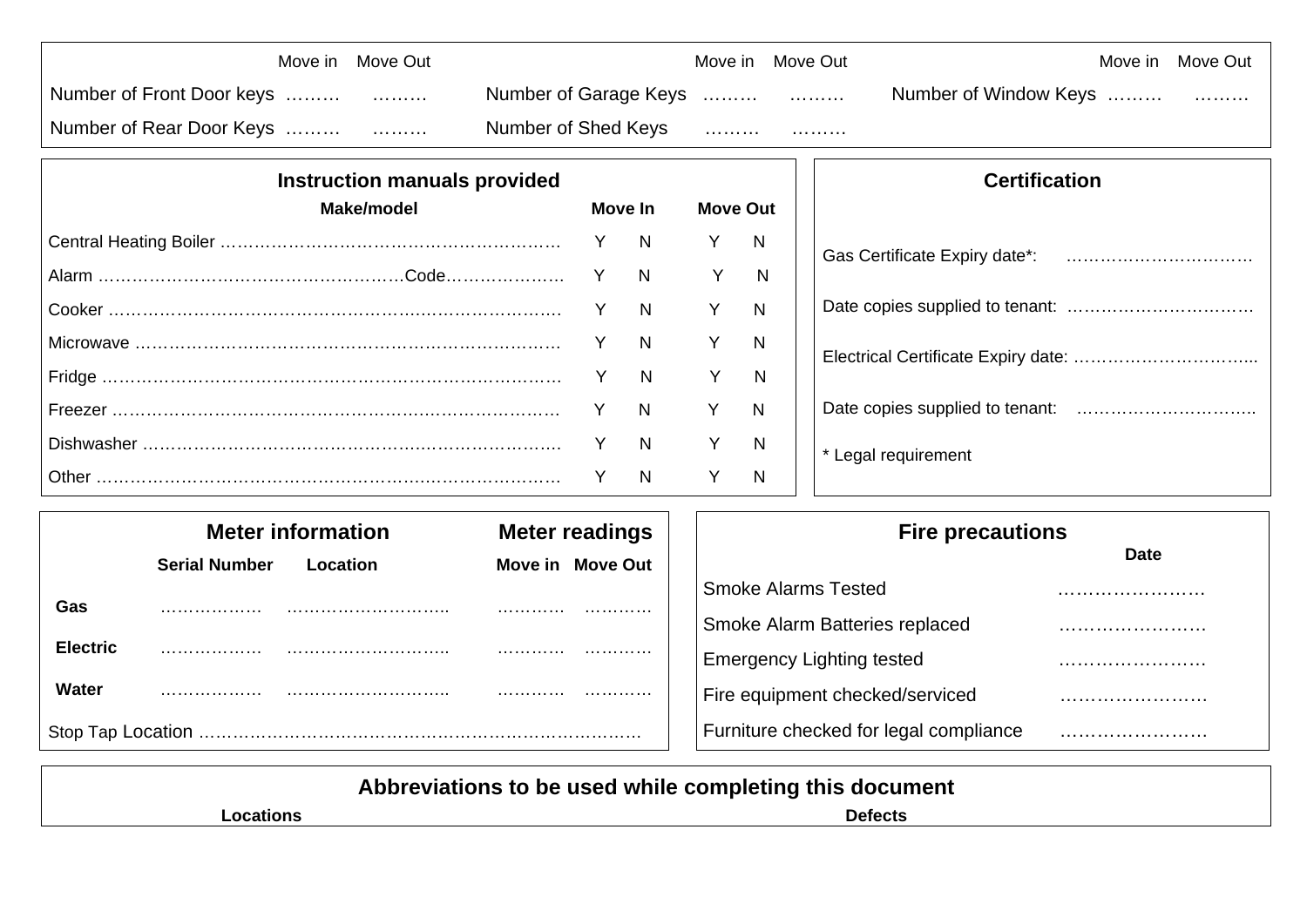| GFF - Ground Floor Front  | FFF - First Floor Front  | CC – Complete Clean         | SD - Surface Damage            |               |
|---------------------------|--------------------------|-----------------------------|--------------------------------|---------------|
| GFM - Ground Floor Middle | FFM - First Floor Middle | PC - Part Clean             | RP – Repair                    | RPL - Replace |
| GFR - Ground Floor Rear   |                          | RD - Redecorate             | BRR - Beyond Reasonable Repair |               |
|                           |                          | <b>PR</b> – Part Redecorate | - Satisfactory condition       |               |

## **Property Inventory \*** *All items are assumed to be clean and in good condition unless otherwise stated*

### **Exterior Front\***

|                                 | Move in<br>defects | Move out   Comments (including number of items if necessary) | Cost |
|---------------------------------|--------------------|--------------------------------------------------------------|------|
| Wall / fence                    |                    |                                                              |      |
| Gate                            |                    |                                                              |      |
| Path                            |                    |                                                              |      |
| Roof - soffits, tiles, flashing |                    |                                                              |      |
| Guttering                       |                    |                                                              |      |
| Front door                      |                    |                                                              |      |
| Letterbox                       |                    |                                                              |      |
| Door bell                       |                    |                                                              |      |
| Windows & Frames                |                    |                                                              |      |
| Security lights                 |                    |                                                              |      |
| Refuse bin                      |                    |                                                              |      |
| Garden                          |                    |                                                              |      |

### **Porch\***

|                      | Move in<br>defects | defects | $\sqrt{\frac{1}{100}}$ Move out   Comments (including number of items if necessary) | Cost |
|----------------------|--------------------|---------|-------------------------------------------------------------------------------------|------|
| Ceiling              |                    |         |                                                                                     |      |
| Walls                |                    |         |                                                                                     |      |
| Floor/floor covering |                    |         |                                                                                     |      |
| Door/s               |                    |         |                                                                                     |      |
| Window/s             |                    |         |                                                                                     |      |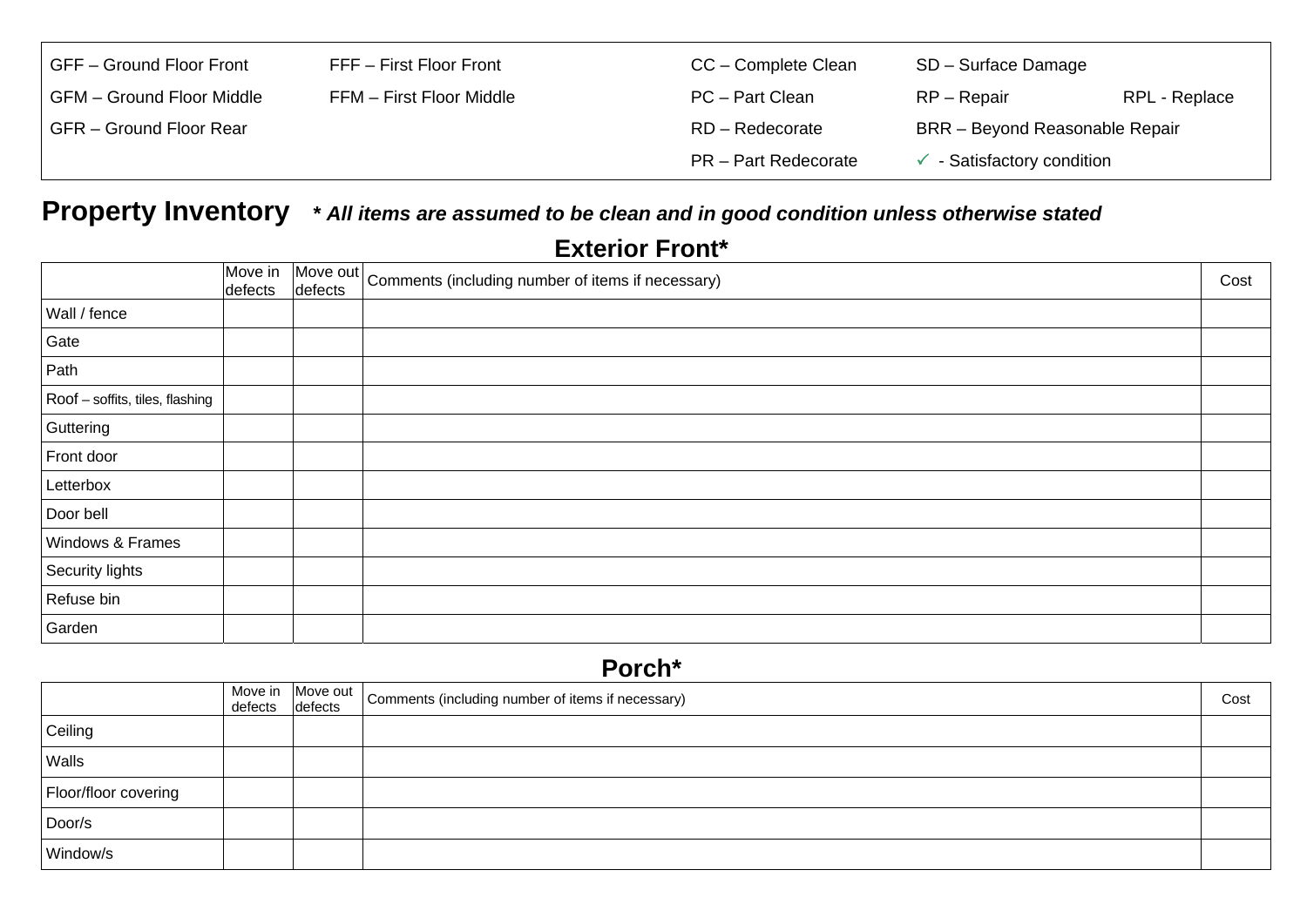| Curtains/blinds   |  |  |
|-------------------|--|--|
| Light fitting/s   |  |  |
| Light bulb/s      |  |  |
| Switches/ sockets |  |  |
| Radiator          |  |  |

### **Hall, Stairs & Landing\***

|                       | Move in<br>defects | Move out<br>defects | . .<br>Comments (including number of items if necessary) | Cost |
|-----------------------|--------------------|---------------------|----------------------------------------------------------|------|
| Ceiling               |                    |                     |                                                          |      |
| Walls                 |                    |                     |                                                          |      |
| Floor                 |                    |                     |                                                          |      |
| Carpet/floor Covering |                    |                     |                                                          |      |
| Doors/ Windows        |                    |                     |                                                          |      |
| Curtains/Blinds       |                    |                     |                                                          |      |
| Light Fittings        |                    |                     |                                                          |      |
| Light Bulbs           |                    |                     |                                                          |      |
| Switches/Sockets      |                    |                     |                                                          |      |
| <b>Stair Treads</b>   |                    |                     |                                                          |      |
| Handrail/ Bannister   |                    |                     |                                                          |      |
| Radiator              |                    |                     |                                                          |      |
| Loft Hatch            |                    |                     |                                                          |      |
| Cellar/Basement       |                    |                     |                                                          |      |

# **Dining Room\***

|                       |  | Move in Move out Comments (including number of items if necessary)<br>defects defects | Cost |
|-----------------------|--|---------------------------------------------------------------------------------------|------|
| Ceiling               |  |                                                                                       |      |
| Walls                 |  |                                                                                       |      |
| Floor                 |  |                                                                                       |      |
| Carpet/Floor Covering |  |                                                                                       |      |
| Doors/Windows         |  |                                                                                       |      |
| Curtains/Blinds       |  |                                                                                       |      |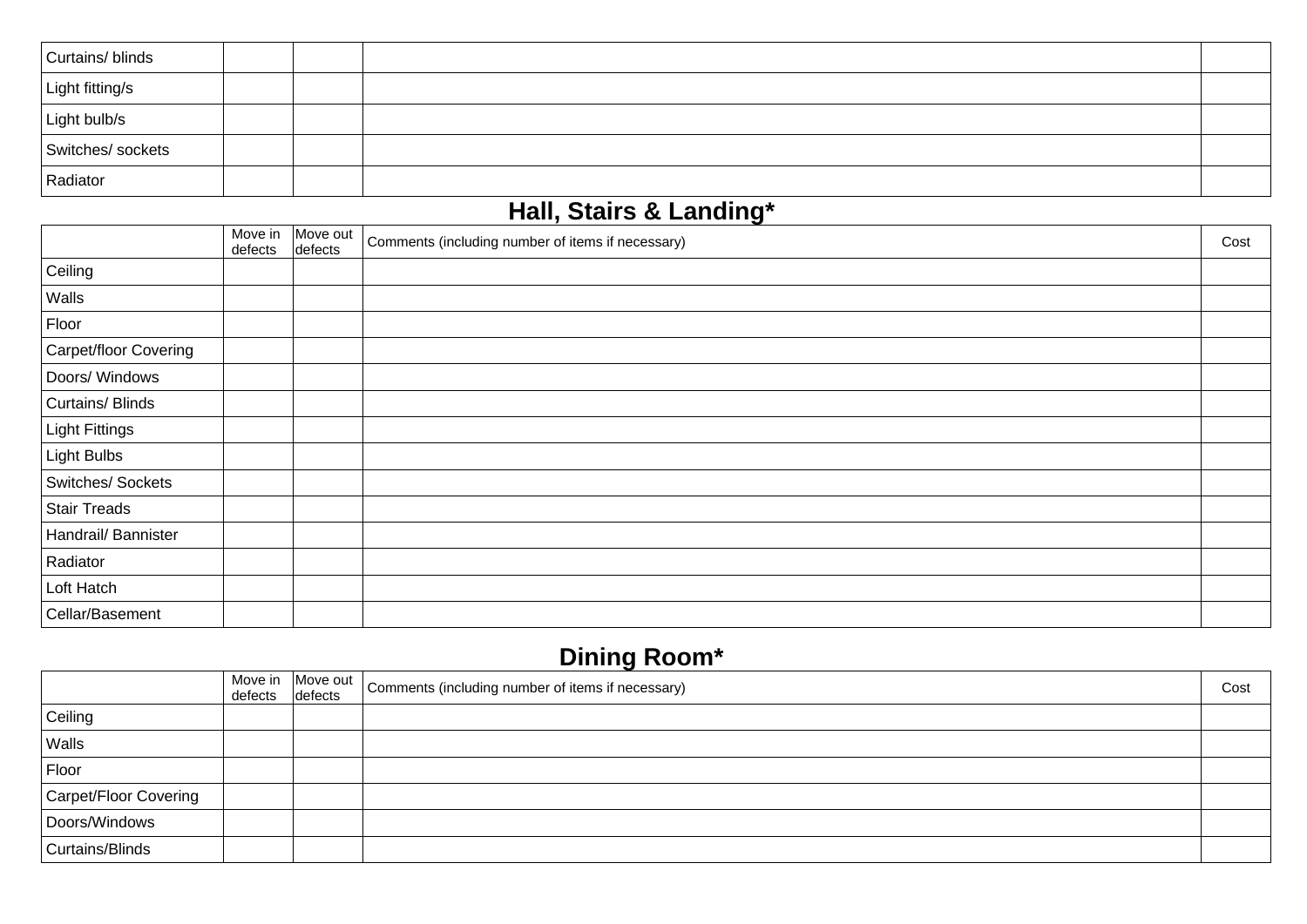| <b>Light Fittings</b> |  |  |
|-----------------------|--|--|
| Light Bulbs           |  |  |
| Switches/Sockets      |  |  |
| Radiator              |  |  |
| Fireplace             |  |  |
| Fire                  |  |  |

### **Lounge\***  Move in defects Move out | Comments (including number of items if necessary) cost comments (including number of items if necessary) **Ceiling** Walls Floor Carpet/Floor Covering Doors/Windows Curtains/Blinds Light Fittings Light Bulbs Switches/Sockets Radiator Fireplace Fire Sofa/s Chair/s

### **Kitchen\***

|                       |  | Move in Move out Comments (including number of items if necessary) | Cost |
|-----------------------|--|--------------------------------------------------------------------|------|
| Ceiling               |  |                                                                    |      |
| Walls                 |  |                                                                    |      |
| Floor                 |  |                                                                    |      |
| Carpet/Floor Covering |  |                                                                    |      |
| Doors/ Windows        |  |                                                                    |      |
| Curtains/Blinds       |  |                                                                    |      |
| <b>Light Fittings</b> |  |                                                                    |      |
| Light Bulbs           |  |                                                                    |      |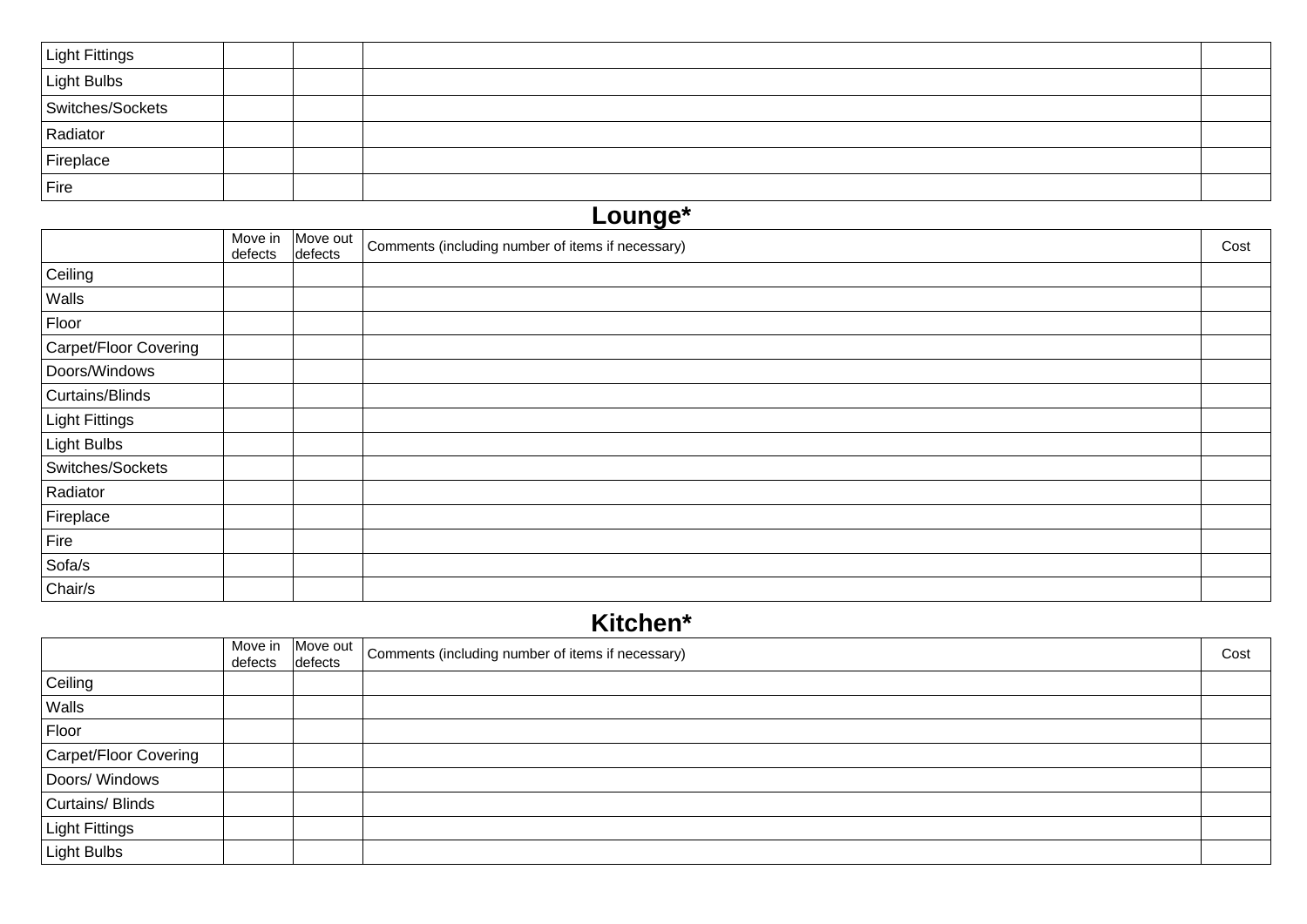| Switches/Sockets          |  |  |
|---------------------------|--|--|
| Radiator/s                |  |  |
| Sink/Taps/ Draining board |  |  |
| Worksurfaces              |  |  |
| <b>Extractor Fan</b>      |  |  |
| <b>Base Units</b>         |  |  |
| <b>Wall Units</b>         |  |  |

#### **Kitchen Accessories\***

|                            | Move in<br>defects | Move out<br>defects | Comments (including number of items if necessary) | Cost |
|----------------------------|--------------------|---------------------|---------------------------------------------------|------|
| Cooker / Oven              |                    |                     |                                                   |      |
| <b>Exterior Surfaces</b>   |                    |                     |                                                   |      |
| Hotplates/Burners          |                    |                     |                                                   |      |
| Controls/Timer             |                    |                     |                                                   |      |
| Light                      |                    |                     |                                                   |      |
| Oven Interior              |                    |                     |                                                   |      |
| <b>Baking Trays/ Racks</b> |                    |                     |                                                   |      |
| Grill/ Grill Handle        |                    |                     |                                                   |      |
| Refridgerator              |                    |                     |                                                   |      |
| <b>Exterior Surfaces</b>   |                    |                     |                                                   |      |
| <b>Interior Surfaces</b>   |                    |                     |                                                   |      |
| Controls                   |                    |                     |                                                   |      |
| Light                      |                    |                     |                                                   |      |
| Plug                       |                    |                     |                                                   |      |
| Freezer                    |                    |                     |                                                   |      |
| <b>Exterior Surfaces</b>   |                    |                     |                                                   |      |
| <b>Interior Surfaces</b>   |                    |                     |                                                   |      |
| Controls                   |                    |                     |                                                   |      |
| Light                      |                    |                     |                                                   |      |
| Plug                       |                    |                     |                                                   |      |
| <b>Dishwasher</b>          |                    |                     |                                                   |      |
| <b>Exterior Surfaces</b>   |                    |                     |                                                   |      |
| <b>Interior Surfaces</b>   |                    |                     |                                                   |      |
| Controls                   |                    |                     |                                                   |      |
| Light                      |                    |                     |                                                   |      |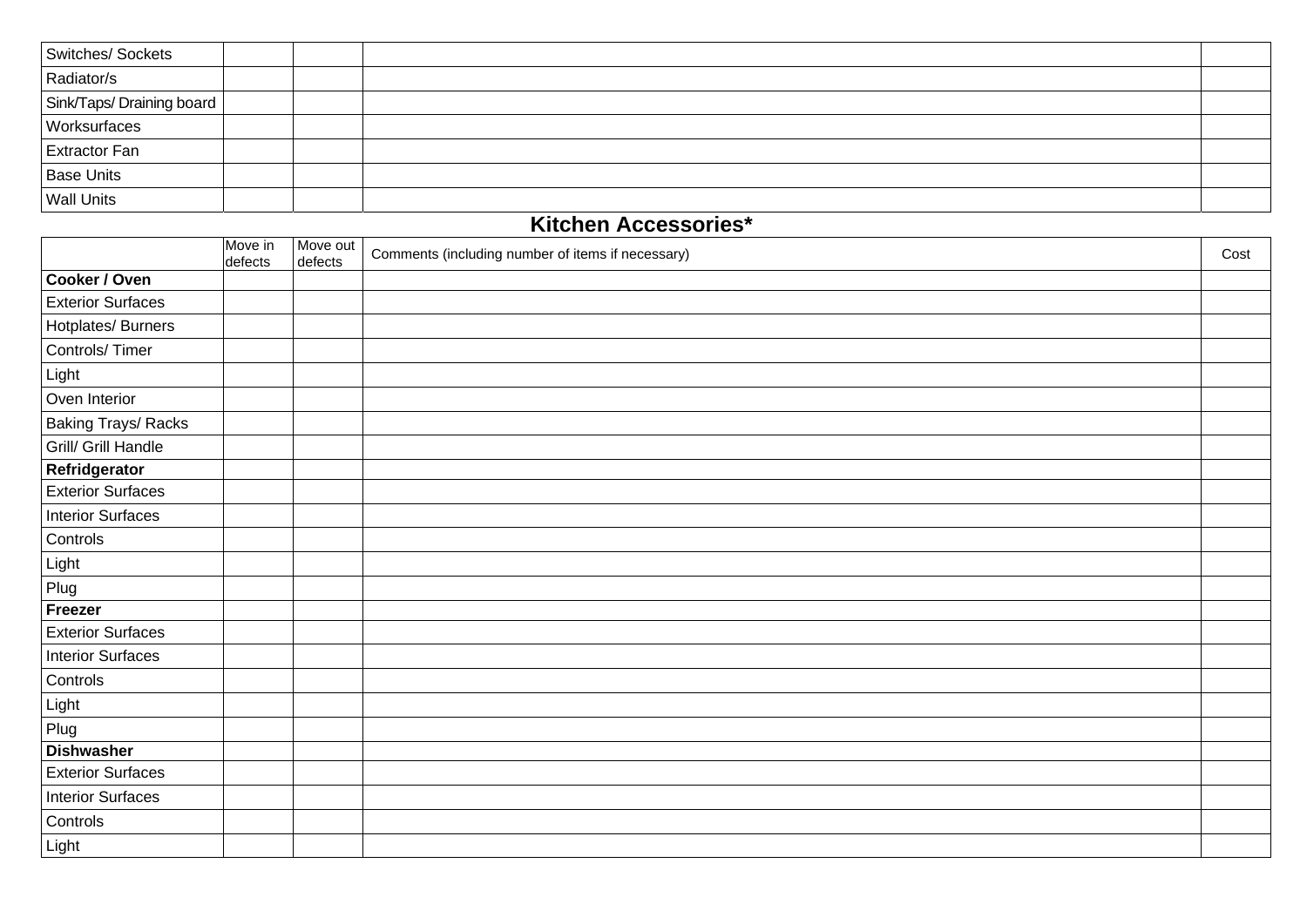| Plug              |  |  |
|-------------------|--|--|
| Microwave         |  |  |
| Exterior Surfaces |  |  |
| Interior Surfaces |  |  |
| Controls          |  |  |
| Light             |  |  |
| Plug              |  |  |

# **Utility Room\***

|                         | Move in<br>defects | Move out<br>defects | Comments (including number of items if necessary) | Cost |
|-------------------------|--------------------|---------------------|---------------------------------------------------|------|
| Ceiling                 |                    |                     |                                                   |      |
| Walls                   |                    |                     |                                                   |      |
| Floor                   |                    |                     |                                                   |      |
| Carpet/Floor Covering   |                    |                     |                                                   |      |
| Doors/ Windows          |                    |                     |                                                   |      |
| Curtains/Blinds         |                    |                     |                                                   |      |
| <b>Light Fittings</b>   |                    |                     |                                                   |      |
| Light Bulbs             |                    |                     |                                                   |      |
| Switches/Sockets        |                    |                     |                                                   |      |
| Radiator/s              |                    |                     |                                                   |      |
| Sink/Taps/DrainingBoard |                    |                     |                                                   |      |
| Worksurfaces            |                    |                     |                                                   |      |
| <b>Base Units</b>       |                    |                     |                                                   |      |
| <b>Wall Units</b>       |                    |                     |                                                   |      |

### **Bedroom 1\***

|                       | Move in<br>defects defects | Move out | Comments (including number of items if necessary) | Cost |
|-----------------------|----------------------------|----------|---------------------------------------------------|------|
| Ceiling               |                            |          |                                                   |      |
| Walls                 |                            |          |                                                   |      |
| Floor                 |                            |          |                                                   |      |
| Carpet/Floor Covering |                            |          |                                                   |      |
| Doors/ Windows        |                            |          |                                                   |      |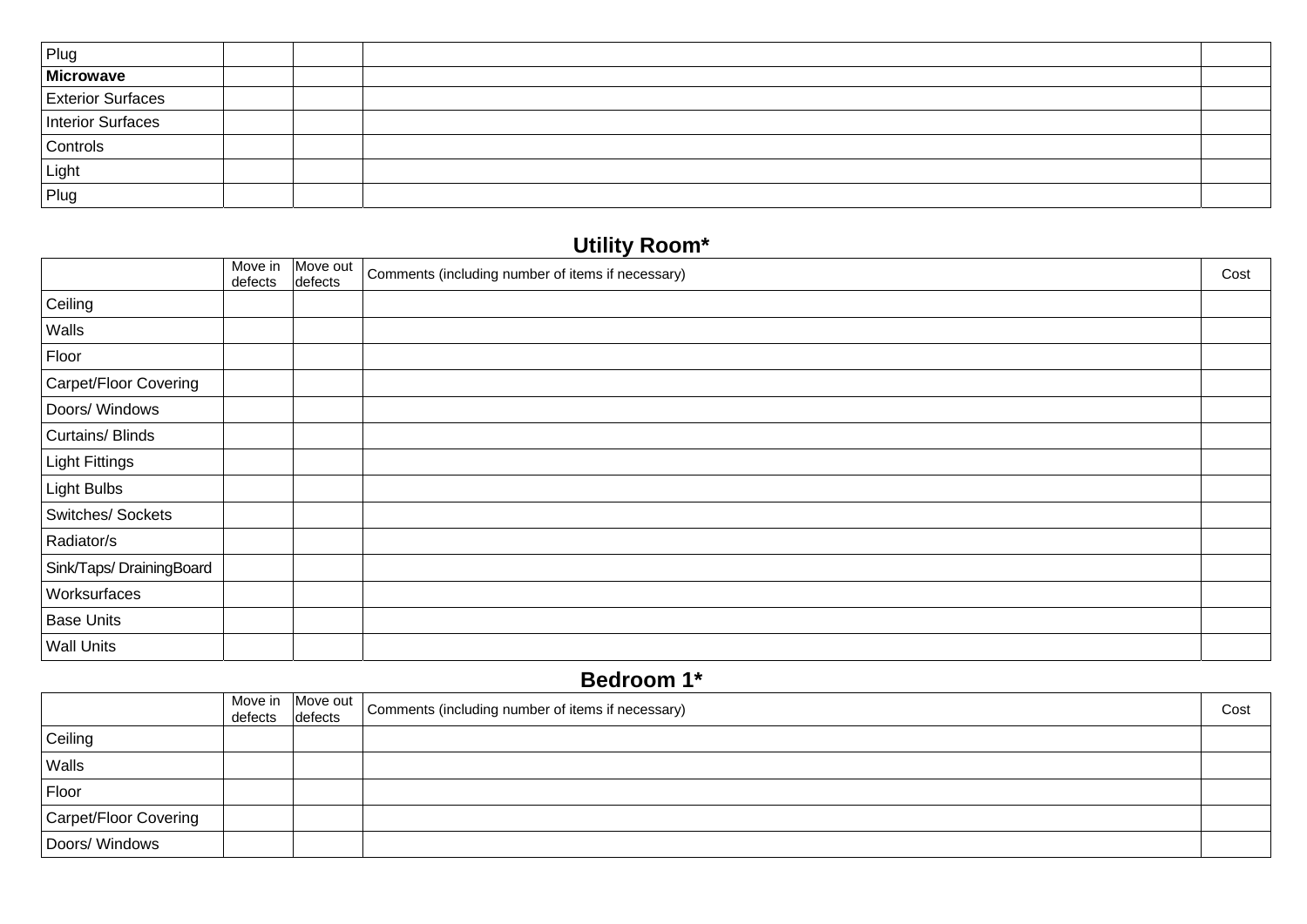| Curtains/Blinds            |  |  |
|----------------------------|--|--|
| Light Fittings             |  |  |
| Light Bulbs                |  |  |
| Switches/Sockets           |  |  |
| Radiator/s                 |  |  |
| <b>Wardrobe/s Exterior</b> |  |  |
| Wardrobe/s Interior        |  |  |
| Bed                        |  |  |

#### **Bedroom 2\***

|                       | Move in<br>defects | Move out<br>defects | Comments (including number of items if necessary) | Cost |
|-----------------------|--------------------|---------------------|---------------------------------------------------|------|
| Ceiling               |                    |                     |                                                   |      |
| Walls                 |                    |                     |                                                   |      |
| Floor                 |                    |                     |                                                   |      |
| Carpet/Floor Covering |                    |                     |                                                   |      |
| Doors/ Windows        |                    |                     |                                                   |      |
| Curtains/Blinds       |                    |                     |                                                   |      |
| <b>Light Fittings</b> |                    |                     |                                                   |      |
| <b>Light Bulbs</b>    |                    |                     |                                                   |      |
| Switches/ Sockets     |                    |                     |                                                   |      |
| Radiator/s            |                    |                     |                                                   |      |
| Wardrobe/s Exterior   |                    |                     |                                                   |      |
| Wardrobe/s Interior   |                    |                     |                                                   |      |
| <b>Bed</b>            |                    |                     |                                                   |      |

### **Bedroom 3\***

|                       | defects defects | Move in Move out | Comments (including number of items if necessary) | Cost |
|-----------------------|-----------------|------------------|---------------------------------------------------|------|
| Ceiling               |                 |                  |                                                   |      |
| Walls                 |                 |                  |                                                   |      |
| Floor                 |                 |                  |                                                   |      |
| Carpet/Floor Covering |                 |                  |                                                   |      |
| Doors/ Windows        |                 |                  |                                                   |      |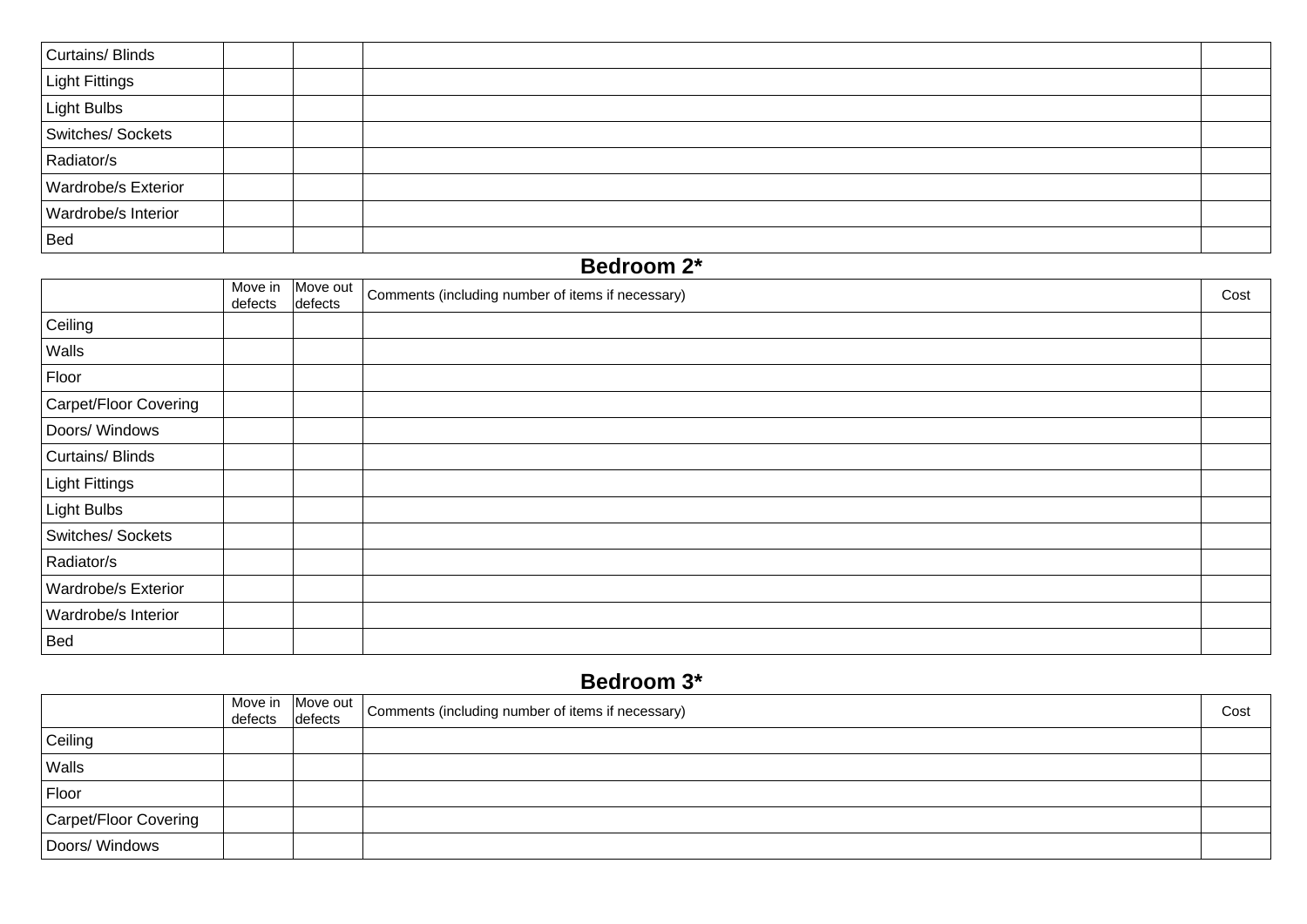| Curtains/Blinds            |  |  |
|----------------------------|--|--|
| Light Fittings             |  |  |
| Light Bulbs                |  |  |
| Switches/Sockets           |  |  |
| Radiator/s                 |  |  |
| <b>Wardrobe/s Exterior</b> |  |  |
| Wardrobe/s Interior        |  |  |
| Bed                        |  |  |

### **Bedroom 4\***

|                            | Move in<br>defects | Move out<br>defects | Comments (including number of items if necessary) | Cost |
|----------------------------|--------------------|---------------------|---------------------------------------------------|------|
| Ceiling                    |                    |                     |                                                   |      |
| Walls                      |                    |                     |                                                   |      |
| Floor                      |                    |                     |                                                   |      |
| Carpet/Floor Covering      |                    |                     |                                                   |      |
| Doors/ Windows             |                    |                     |                                                   |      |
| Curtains/Blinds            |                    |                     |                                                   |      |
| Light Fittings             |                    |                     |                                                   |      |
| Light Bulbs                |                    |                     |                                                   |      |
| Switches/ Sockets          |                    |                     |                                                   |      |
| Radiator/s                 |                    |                     |                                                   |      |
| <b>Wardrobe/s Exterior</b> |                    |                     |                                                   |      |
| Wardrobe/s Interior        |                    |                     |                                                   |      |
| <b>Bed</b>                 |                    |                     |                                                   |      |

## **Conservatory\***

|         | defects | defects | Move in Move out   Comments (including number of items if necessary) | Cost |
|---------|---------|---------|----------------------------------------------------------------------|------|
| Ceiling |         |         |                                                                      |      |
| Walls   |         |         |                                                                      |      |